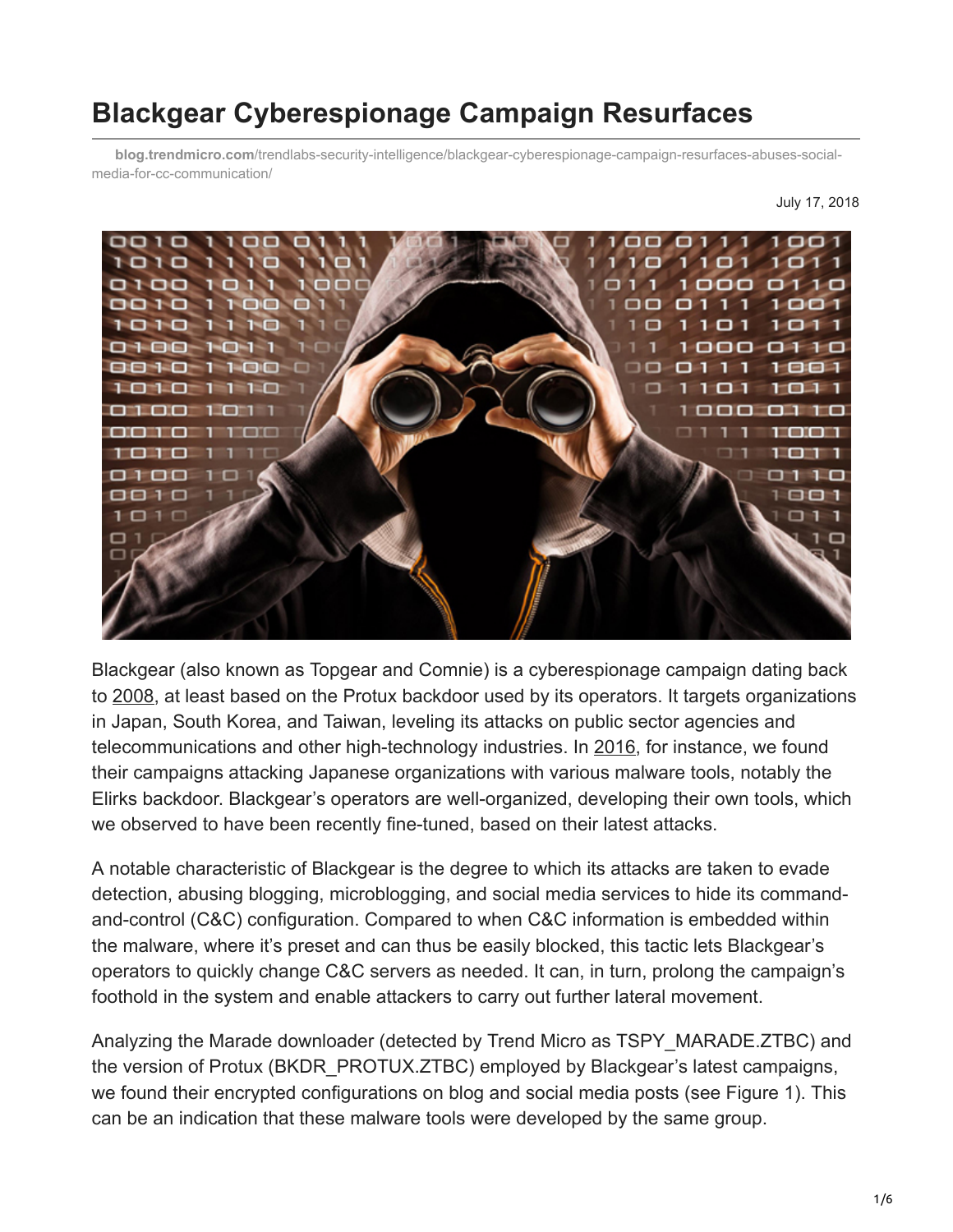*[F](https://blog.trendmicro.com/content/dam/trendmicro/global/en/migrated/security-intelligence-migration-spreadsheet/trendlabs-security-intelligence/2018/07/blackgear-1.png)igure 1. Marade's encrypted configuration on a Facebook post*

## *[F](https://blog.trendmicro.com/content/dam/trendmicro/global/en/migrated/security-intelligence-migration-spreadsheet/trendlabs-security-intelligence/2018/07/blackgear-2.jpg)igure 2. Infection chain of Blackgear's attack*

## **Attack chain**

To paint a bigger picture of Blackgear's attacks, we correlated the tools and tactics they used against their targets. Here's a summary of Blackgear's latest campaign:

- 1. Use a decoy document or fake installer file, sent via spam email to lure a potential victim into clicking it.
- 2. The decoy document will extract the Marade downloader. It drops itself in the machine's Temp folder and increases its file size to over 50MB in order to bypass traditional sandbox solutions.
- 3. Marade will check if the infected host can connect to the internet and if it is installed with anti-virus (AV) software.
- 4. If the affected system can connect online and doesn't have AV software, Marade will connect to a Blackgear-controlled public blog or social media post to retrieve an encrypted C&C configuration. Otherwise, Marade will use the C&C information embedded in its code.
- 5. The encrypted strings will pose as a magnet link to keep its malicious traffic from being detected by AV software. Marade will then decrypt the encrypted strings and retrieve the C&C server information.
- 6. The C&C server will send Protux to the victim's host and execute it. Protux, a known backdoor, is executed by abusing the *rundll32* dynamic-link library (DLL). It tests the host's network, retrieves the C&C server from another blog, and uses the RSA algorithm to generate the session key and send information to the C&C server.

Blackgear's malware tools are delivered to targets using RAR self-extracting executable (SFX) files or office Visual Basic Script (VBScript) to create a decoy document. Below is a screenshot of the SFX files and document used by the latest campaigns:

*[F](https://blog.trendmicro.com/content/dam/trendmicro/global/en/migrated/security-intelligence-migration-spreadsheet/trendlabs-security-intelligence/2018/07/blackgear-3.png)igure 3. Contents of malicious SFX file used by Blackgear, posing as a Flash Player installer*

 $\Box$ 

**[F](https://blog.trendmicro.com/content/dam/trendmicro/global/en/migrated/security-intelligence-migration-spreadsheet/trendlabs-security-intelligence/2018/07/blackgear-4-2.png)igure 4. Malicious document used by Blackgear (top) and how VBScript is used to** *execute Marade (bottom)*

*[F](https://blog.trendmicro.com/trendlabs-security-intelligence/files/2018/07/blackgear-4-5.png)igure 5. Encrypted configurations of Protux (top) and Marade (bottom) in the same blog post*

### **Correlating Marade and Protux**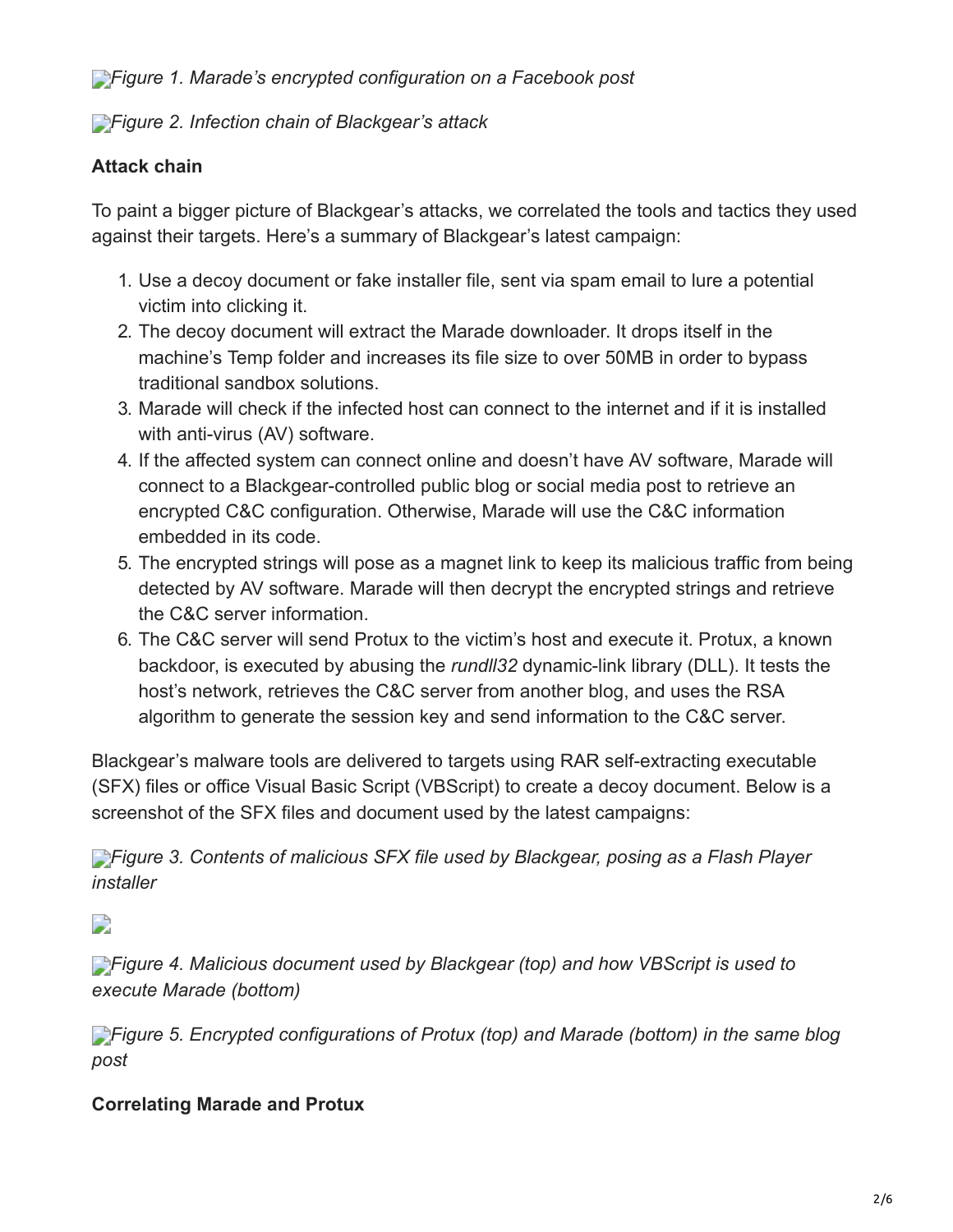The encrypted configurations of Marade and Protux can both be found on a single blog post. As shown in Figure 5, the strings highlighted in red function as a search tag to identify the location of the configuration information; those highlighted in orange pertain to the encrypted configuration that Protux will retrieve.

In Blackgear's previous campaigns, Protux's configuration format had to be changed to another version. For instance, Protux's older iteration will look for the "++a++" tag, as shown in Figure 5. The format used by Protux's latest version is now similar to Marade's, as shown in Figure 6.

**[F](https://blog.trendmicro.com/content/dam/trendmicro/global/en/migrated/security-intelligence-migration-spreadsheet/trendlabs-security-intelligence/2018/07/blackgear-6.png)***Figure 6. Protux's encrypted configuration on a public blog (note the six magnet URLs; the third is Protux's latest configuration format)*

Reverse analysis of Protux's latest version also allowed us to determine how to decrypt the C&C information, which is done in the Python code shown below. This can also be used by researchers, system administrators, and information security professionals when decrypting Protux's latest version.

#!/usr/bin/env python2

#-\*-coding:utf-8 -\*-

**import** os, sys, datetime, operator, base64

**def** decrypt():

```
if len(sys.argv) != 2:
```
**print** "Usegae : ./decrypt\_protux\_magnet.py <Full magnet strings>"

sys.exit(0)

 $str = sys.argv[1]$ 

head = str.find("magnet:?xt=urn:bhih:")

```
tail = str.find("&xI="
```
**if** -1 ==tail:

```
tail = str.find("&;x=")
```

```
if -1 == head or -1 == tail:
```

```
print("can't find delimiter")
```
sys.exit()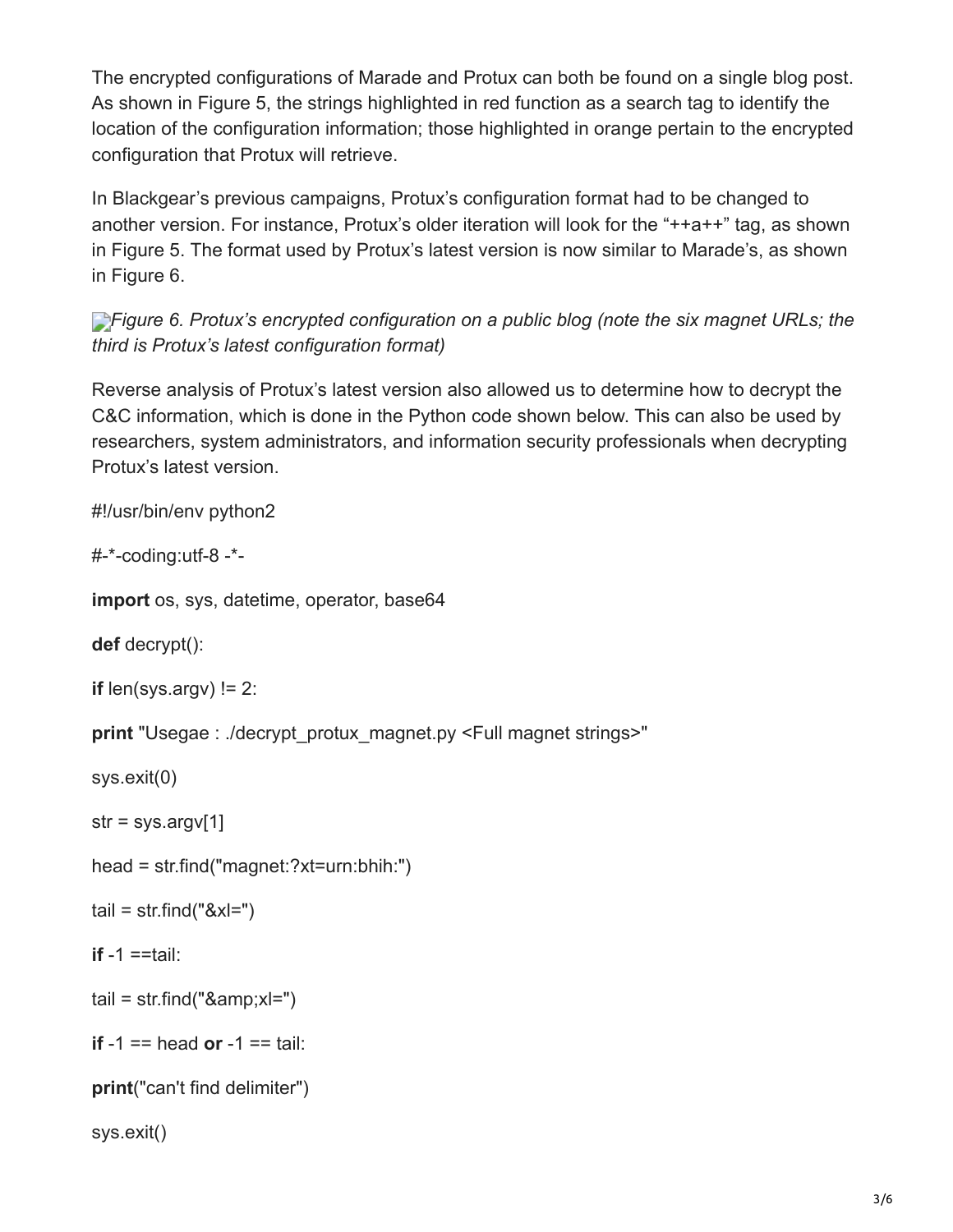```
b64_data = str[len("magnet:?xt=urn:bhih:"): tail]
b64 decode = base64.b64decode(b64 data)
key = ord(b64 \ decode[2])data = b64 decode[4:]
output file = open("C2 info", "wb")for single_byte in data:
output_file.write(chr(ord(single_byte) ^ key))
output_file.close()
if name == ' main ':
decrypt ()
```
#### **A new remote controller tool**

We were also able to source a sample of Protux's remote controller tool. This provides a user interface (UI) that allows attackers to send instructions to and monitor any compromised endpoint host. This tool can also remotely control Marade in the affected system.

#### D

**[F](https://blog.trendmicro.com/content/dam/trendmicro/global/en/migrated/security-intelligence-migration-spreadsheet/trendlabs-security-intelligence/2018/07/blackgear-7-2.png)**<sup>*igure 7. The controller retrieving the Marade-related information (top) and collecting*</sup> *Protux-related information (bottom)*

Based on the controller's behavior, we can posit that both Marade and Protux were authored by the same threat actors. Each serves a specific role once in the system. Marade acts as the first stage of attack, sending the compromised system's information to the C&C server and then awaiting commands from the controller. This allows threat actors to monitor and check whether the affected system is of interest to them. If so, the attack moves to the second stage by deploying Protux. The tool can also control the communication between the backdoor and attacker in real time. The following is a list of Protux's notable components and their functions:

- *FileManage* Lists all of the system's drives and folders.
- *ProcManage* Lists all of the processes, modules, threads, and ports in the compromised host.
- *ServiceManage* Lists all of the services in the compromised host.
- *RegManage* Lists all of the registries in the compromised host.
- *ScreenManage* Takes a screenshot.
- *ShellManage* Creates a shell.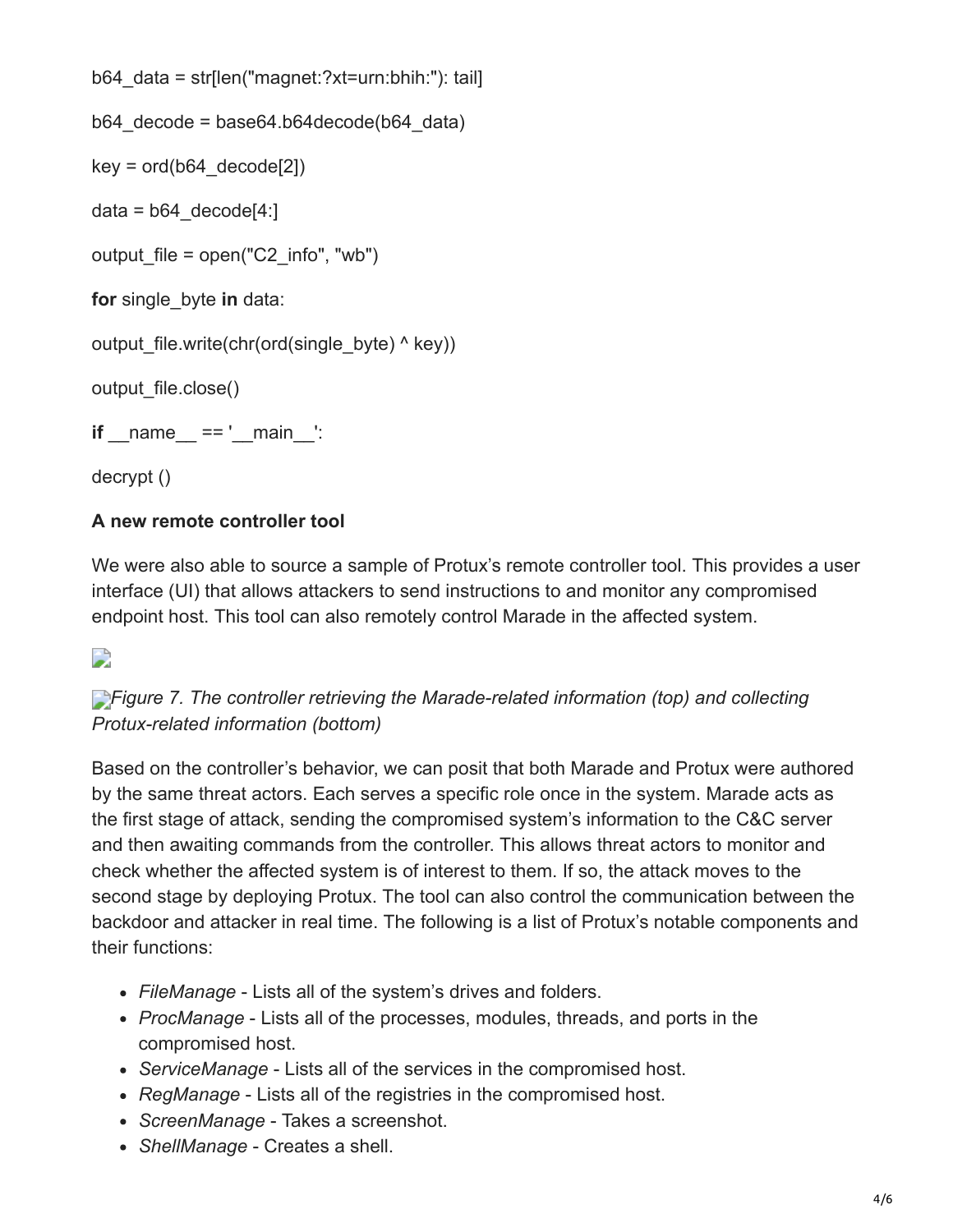#### **Protux: An old dog learning new tricks**

Protux is an old backdoor, with its first version developed in 2005. It uses DLL injection to execute its routines. Based on this behavior, we can map out a pattern, from the downloader to the decoy documents used. The trigger format is: *%system32/rundll32.exe <PROTUX file name> <export name>*.

We saw two notable changes throughout Protux's history: its export name and how it functions:

| <b>Export</b><br>name | Year             | <b>How C&amp;C information is retreleved</b>                                             |
|-----------------------|------------------|------------------------------------------------------------------------------------------|
| <b>TStartUp</b>       | $2005 -$<br>2012 | Directly connect to the C&C server and use DNS server to retrieve<br>the C&C IP address. |
| <b>CRestart</b>       | $2009 -$<br>2014 | Use web DNS query to retrieve the C&C IP address, e.g.,<br>ip138[.]com.                  |
| <b>CReset</b>         | $2013 -$<br>2018 | Find the encrypted configuration through keywords on blog<br>services.                   |

Our research into and correlation of Protux led us to several samples that have version numbers embedded in them. The highlighted portions in Figure 8 show the backdoor's version number and timestamp with the "with encrypt" strings. We also found that these versions encrypt the communication to its C&C servers.

Protux's latest version, 3.7, uses the open-source compiler OpenCSP to generate a session key with the RSA algorithm.

*[F](https://blog.trendmicro.com/content/dam/trendmicro/global/en/migrated/security-intelligence-migration-spreadsheet/trendlabs-security-intelligence/2018/07/blackgear-8-3.png)igure 8. Different versions of Protux used by Blackgear*

*[F](https://blog.trendmicro.com/content/dam/trendmicro/global/en/migrated/security-intelligence-migration-spreadsheet/trendlabs-security-intelligence/2018/07/blackgear-9.png)igure 9. Protux with the OpenCSP encryption function*

#### **Building a proactive incident response strategy**

Blackgear has been targeting various industries since its emergence a decade ago. Its apparent staying power stems from the furtive ways with which its attacks can evade traditional security solutions. For instance, Blackgear employs two stages of infection for each of its attacks. The potential victim may not be able to notice the intrusions as the first stage involves only profiling and reconnaissance. And once infection with a backdoor occurs, typical red flags may not be raised as it abuses microblogging and social media services to retrieve information needed for C&C communication.

Indeed, Blackgear's attacks exemplify the need for organizations to develop and implement security strategies that can proactively respond to threats. A robust [threat hunting strategy](https://blog.trendmicro.com/en_us/business/products/detection-response/managed-xdr-mdr.html), for instance, helps validate indicators of attack to ascertain if the intrusions, threats, or